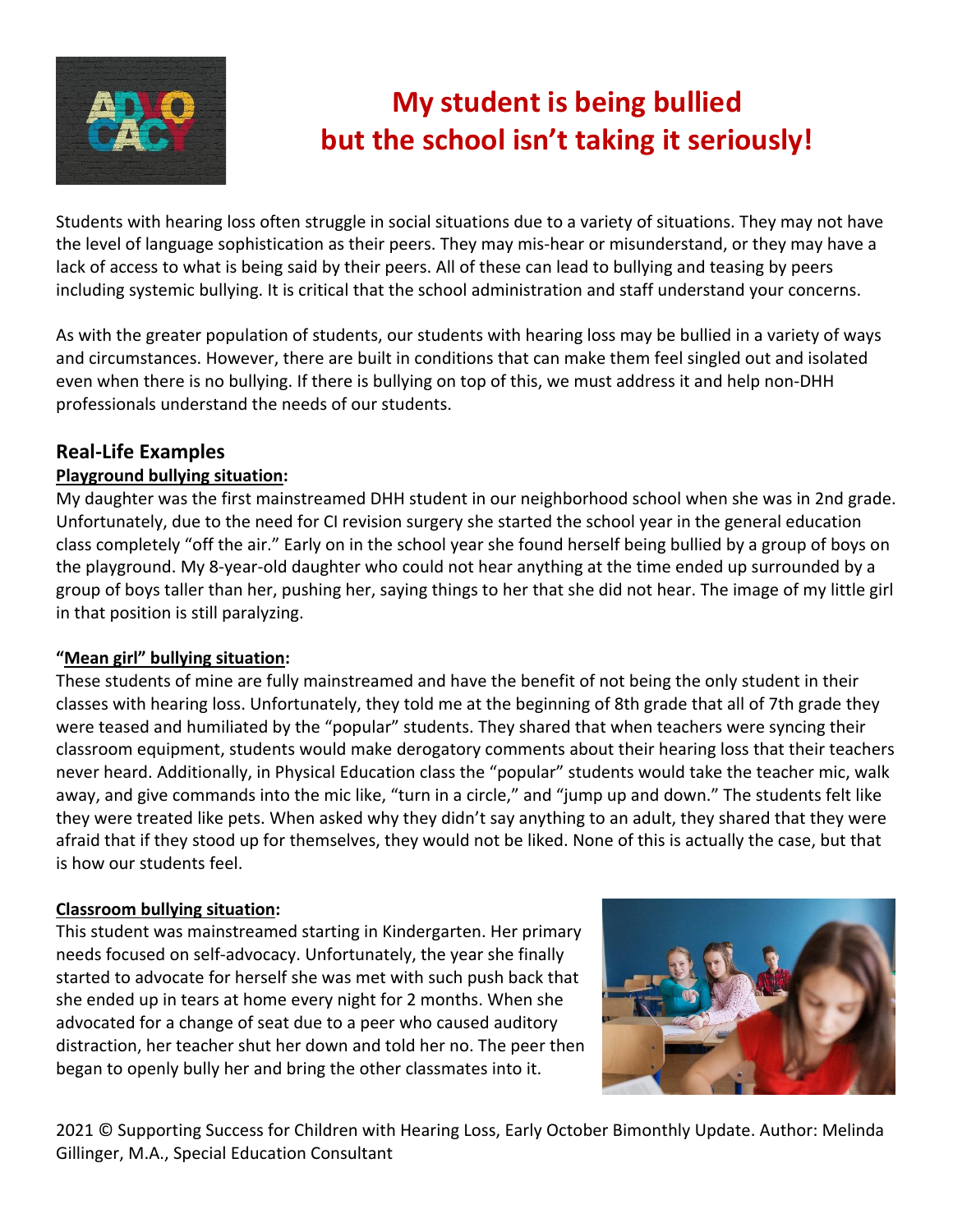When she advocated for her accommodations she was told by her teacher that she needed to "do better." **Deaf plus bullying situation:**

This student has a hearing loss as well as physical and medical conditions that limit him. Some of his peers were verbally calling him names related to the fact that he is hard of hearing and also made derogatory comments about his physical condition. Luckily for us, he told his parents and didn't hold it in. We were able to go to the administration immediately.

#### **Middle school bullying situation:**

Back to my daughter.... we had several situations of bullying due to the fact that she was the first oral deaf student and cochlear implant user in our town in the mainstream with no previous path to follow. In 8th grade she had an oral language facilitator assigned to her in order to facilitate communication in the educational setting. This person was and accommodation for her as an oral student the same way a sign language interpreter would facilitate communication for a student who uses ASL. Unfortunately, when the language facilitator left her alone in PE she was physically beat up by 3 boys because she "talked funny."

### **What can be done to reduce victimization of students with hearing loss?**

The first step is to inform and involve the parents, if they are not already aware. Every school now has clear

policies about bullying. Find the bullying policy and be clear about how the student's situation fits the definition of bullying per the school policy and the prevention and cessation practices already delineated. Once the administration clearly understands that a true bullying situation is occurring, try to increase their understanding of the extra vulnerability of students with hearing loss and the need to go above and beyond the action items spelled out in policy to truly address victimization of students who are deaf or hard of hearing. These activities can include:



- 1. **Peer in-services:** Proactively, the best way to create a circle of support around our students is to do peer in-services at the beginning of each year. I like to explain how amazing their peer with hearing loss is as a person dealing with a challenge. Answer all of the peer's questions to take the mystery out of it, and at the same time give the peers a sense of ownership in understanding that in noisy situations when there is not teacher using an FM/DM system, their friend is going to have a harder time hearing. Make the inservice age appropriate and new every year. The requirement for peer inservice can be added into the IEP as an accommodation.
- 2. **Grade level in-services:** Some schools will do grade level presentations either directly related to the student with hearing loss and their unique circumstance or more of a focus on tolerance, empathy, and understanding differences. Kids are amazing!! They will almost always recognize that we all have something that makes us feel different and this helps to promote empathy for our students with hearing loss as well as for all of their peers.
- 3. **Intervention in the moment:** If there is bullying in the moment, pull the 2 students together and ask the student with hearing loss what they heard. This gives you the opportunity to work on communication repair and at the same time you are able to teach the typically hearing peer about how they may have been misunderstood or not heard at all. You can respond to the cause of bullying in the moment without ever directly addressing the typical peer.

2021 © Supporting Success for Children with Hearing Loss, Early October Bimonthly Update. Author: Melinda Gillinger, M.A., Special Education Consultant